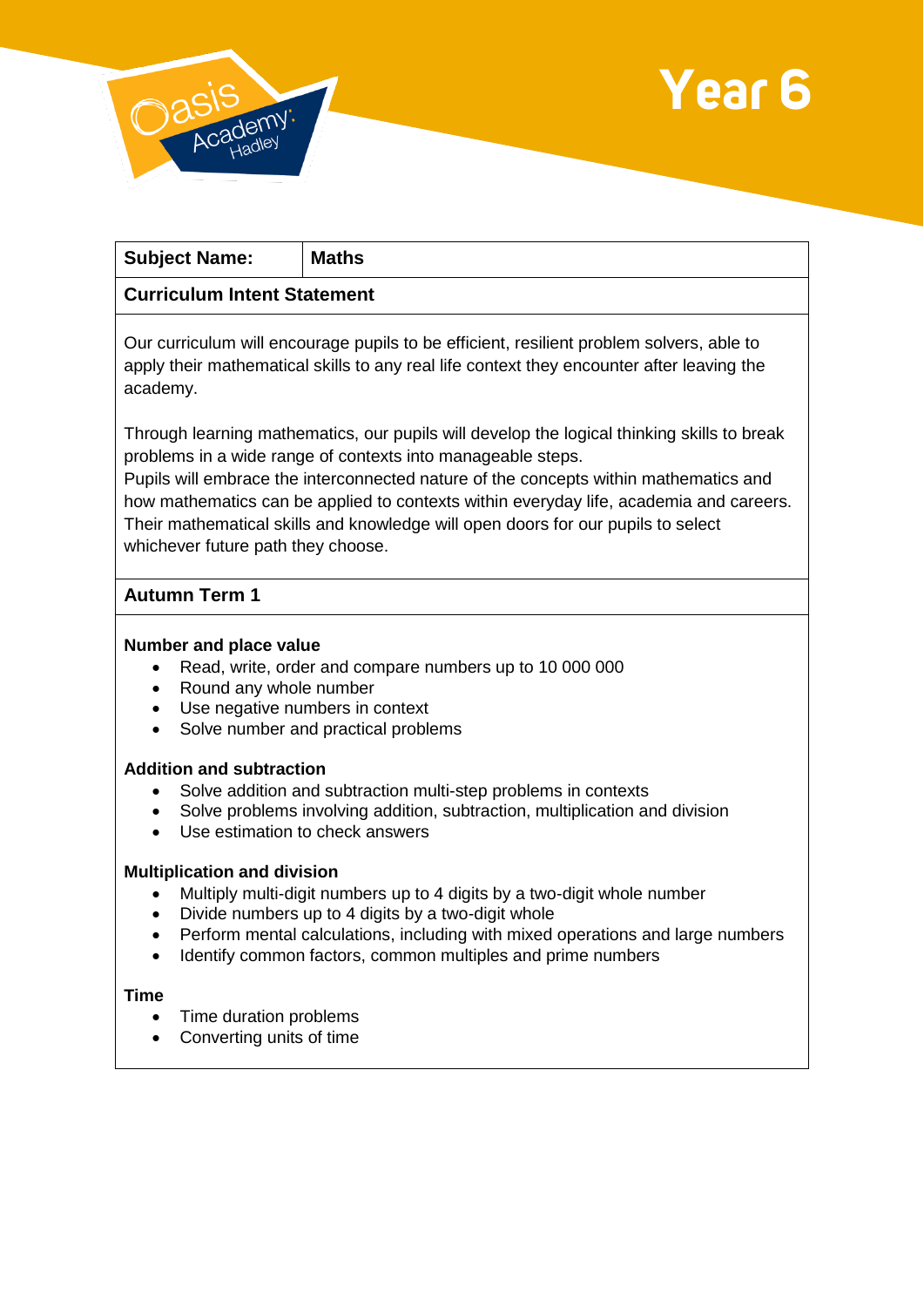# **Autumn Term 2**

#### **Fractions, decimals and percentages**

- Use common factors to simplify fractions; use common multiples to express fractions in the same denomination
- Compare and order fractions
- Add and subtract fractions with different denominators and mixed numbers
- Multiply simple pairs of proper fractions
- Divide proper fractions by whole numbers

## **Shape**

- Draw 2-D shapes using given dimensions and angles
- Recognise, describe and build simple 3-D shapes
- Find unknown angles in any triangles, quadrilaterals, and regular polygons
- Illustrate and name parts of circles, including radius and diameter
- Recognise angles and find missing angles.

## **Length and money**

- Solve problems involving the calculation and conversion of units
- Use, read, write and convert between standard units
- Convert between miles and kilometres

#### **Volume, capacity and mass**

calculate, estimate and compare volume of cubes and cuboids

## **Statistics**

- Interpret and construct pie charts and line graphs
- Calculate and interpret the mean as an average

## **Spring Term 1**

## **Fractions, decimals and percentages**

- Use common factors to simplify fractions; use common multiples to express fractions in the same denomination
- Compare and order fractions
- Add and subtract fractions with different denominators and mixed numbers
- Multiply simple pairs of proper fractions
- Divide proper fractions by whole numbers

## **Four operations**

- Solve addition and subtraction multi-step problems in contexts
- Solve problems involving addition, subtraction, multiplication and division
- Use estimation to check answers
- Multiply multi-digit numbers up to 4 digits by a two-digit whole number
- Divide numbers up to 4 digits by a two-digit whole

## **Algebra**

- Use simple formulae
- Generate and describe linear number sequences
- Express missing number problems algebraically
- Find pairs of numbers that satisfy an equation with two unknowns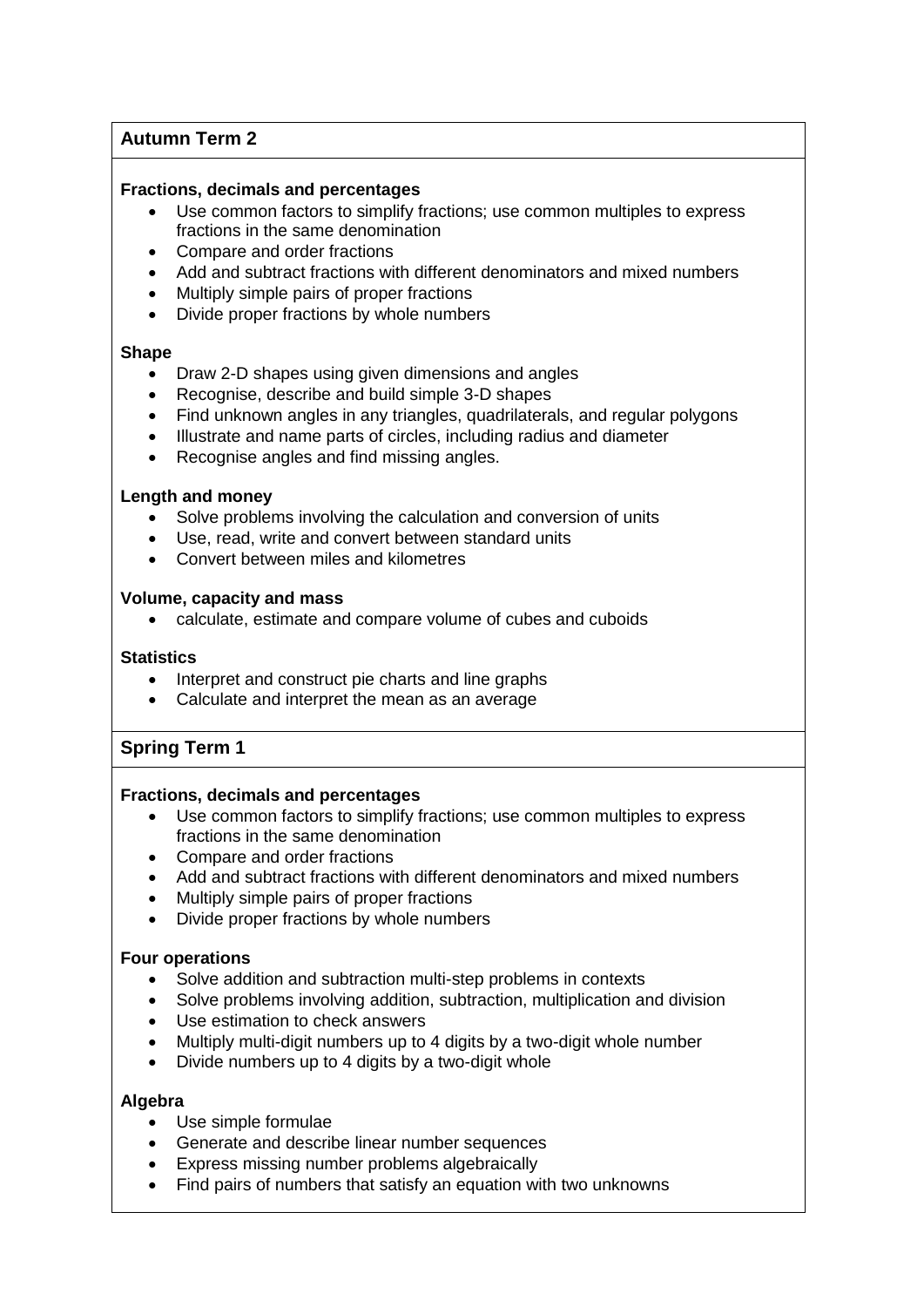# **Spring Term 2**

## **Four operations**

- Solve addition and subtraction multi-step problems in contexts
- Solve problems involving addition, subtraction, multiplication and division
- Use estimation to check answers
- Multiply multi-digit numbers up to 4 digits by a two-digit whole number
- Divide numbers up to 4 digits by a two-digit whole

#### **Time**

- Time duration problems
- Converting units of time

## **Position and direction**

- Describe positions on the full coordinate grid
- Draw, reflect and translate simple shapes on the coordinate plane

#### **Shape**

- Draw 2-D shapes using given dimensions and angles
- Recognise, describe and build simple 3-D shapes
- Find unknown angles in any triangles, quadrilaterals, and regular polygons
- Illustrate and name parts of circles, including radius and diameter
- Recognise angles and find missing angles.

## **Ratio and proportion**

- Solve problems involving the calculation of percentages [
- Solve problems involving similar shapes where the scale factor is known or can be found
- Solve problems involving unequal sharing and grouping using knowledge of fractions and multiples.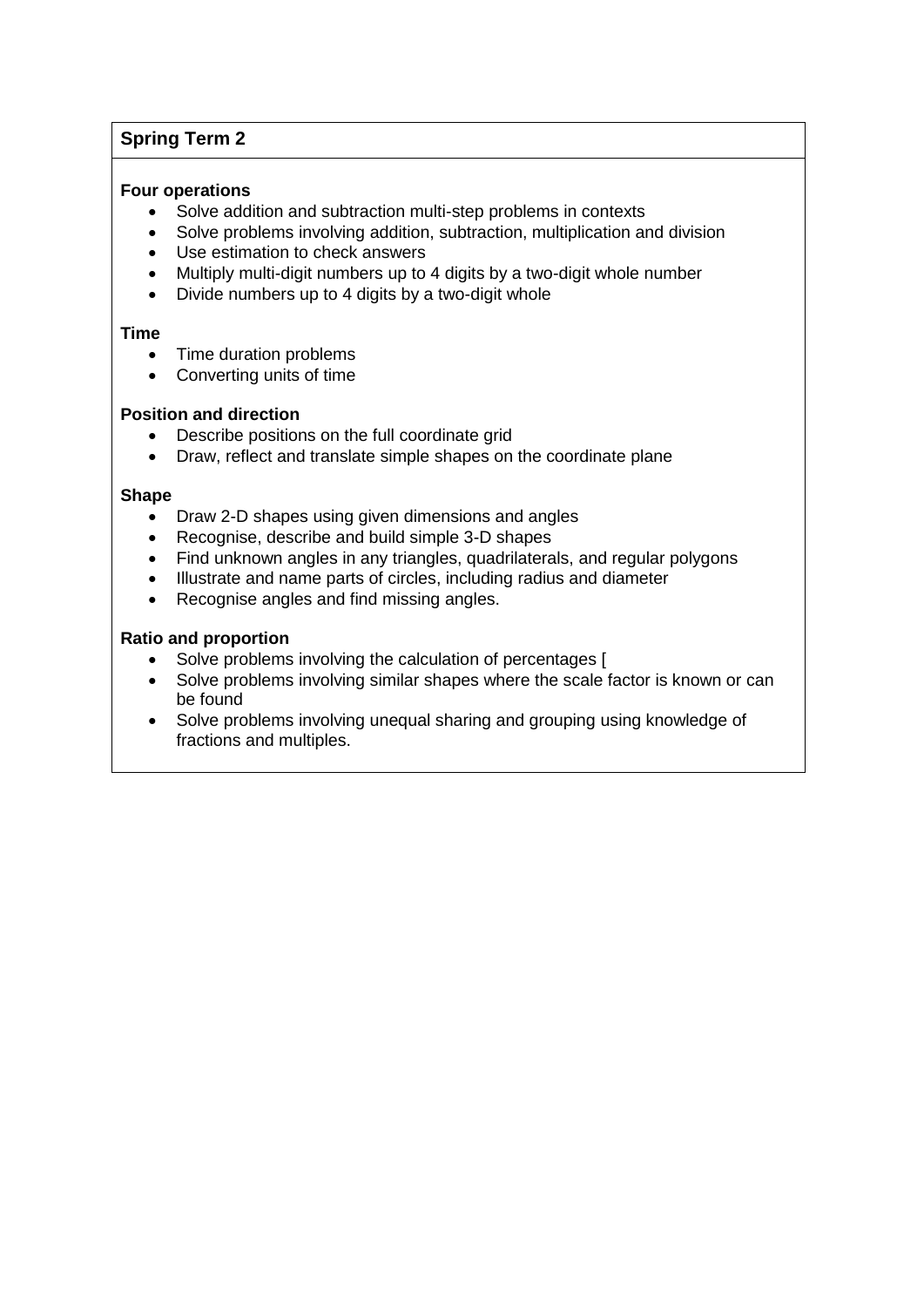# **Summer Term 1**

## **Number and place value**

- Read, write, order and compare numbers up to 10 000 000
- Round any whole number
- Use negative numbers in context
- Solve number and practical problems

#### **Money**

Solve problems involving money, using the four operations

## **Algebra**

- Use simple formulae
- Generate and describe linear number sequences
- Express missing number problems algebraically
- Find pairs of numbers that satisfy an equation with two unknowns

#### **Fractions, decimals and percentages**

- Use common factors to simplify fractions; use common multiples to express fractions in the same denomination
- Compare and order fractions
- Add and subtract fractions with different denominators and mixed numbers
- Multiply simple pairs of proper fractions
- Divide proper fractions by whole numbers

#### **Ratio and proportion**

- Solve problems involving the calculation of percentages [
- Solve problems involving similar shapes where the scale factor is known or can be found
- Solve problems involving unequal sharing and grouping using knowledge of fractions and multiples.

#### **Statistics**

- Interpret and construct pie charts and line graphs
- Calculate and interpret the mean as an average